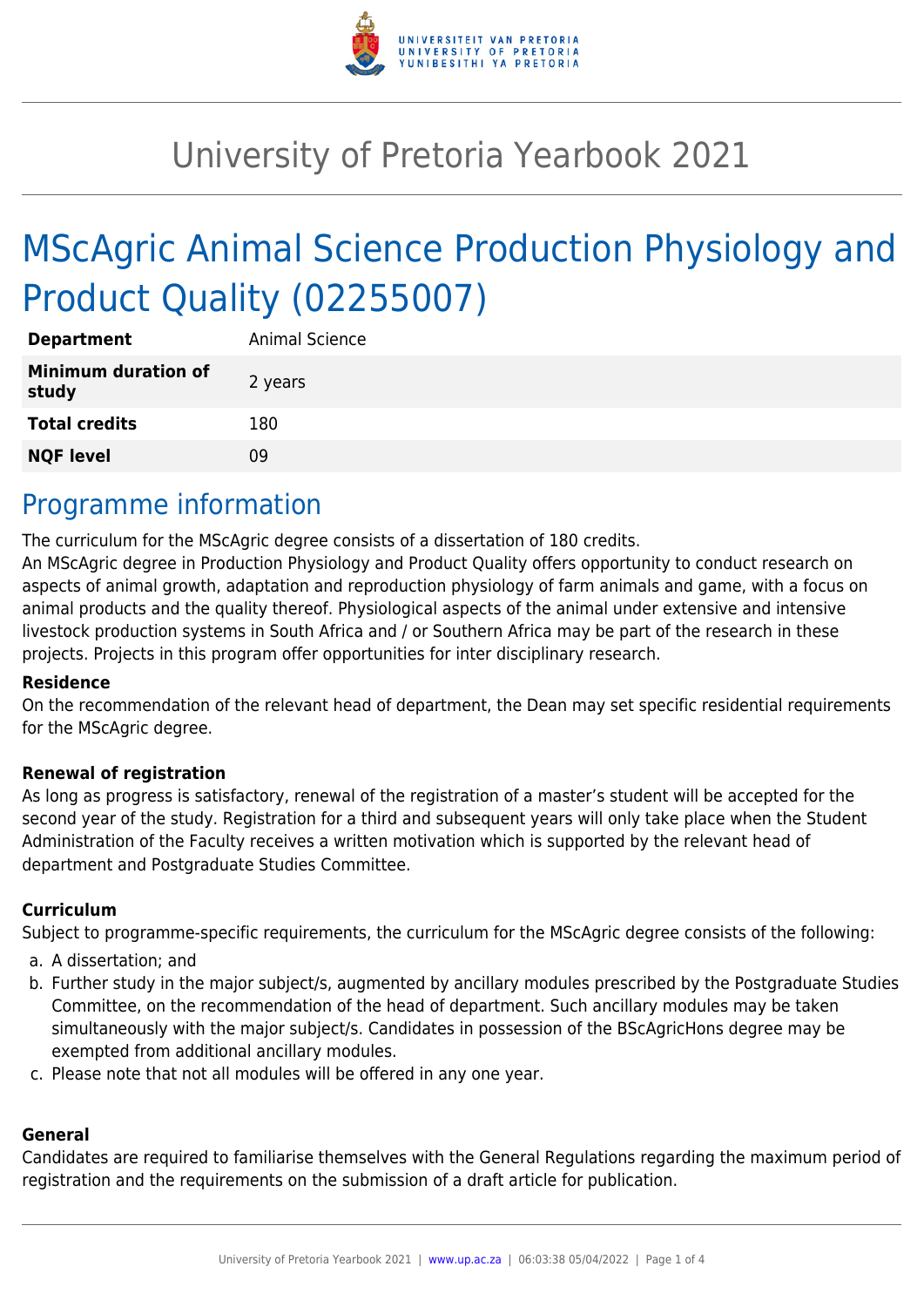

# Admission requirements

- 1. BScAgric (Animal Science) degree **or** relevant honours degree
- 2. A weighted average of at least 60% at honours level
- 3. An admission examination may be required

Note: Additional modules may be required in order to reach the desired level of competency

## Examinations and pass requirements

- i. The examinations in the ancillary modules should be successfully completed prior to, or simultaneously with, the examinations in the major subject/s, unless the Faculty Board decides otherwise.
- ii. General Regulation G.12.2 applies to the calculation of marks.
- iii. In order to obtain the MScAgric degree, the candidate must pass all prescribed modules, including the examination in the major subject/s, as well as the dissertation.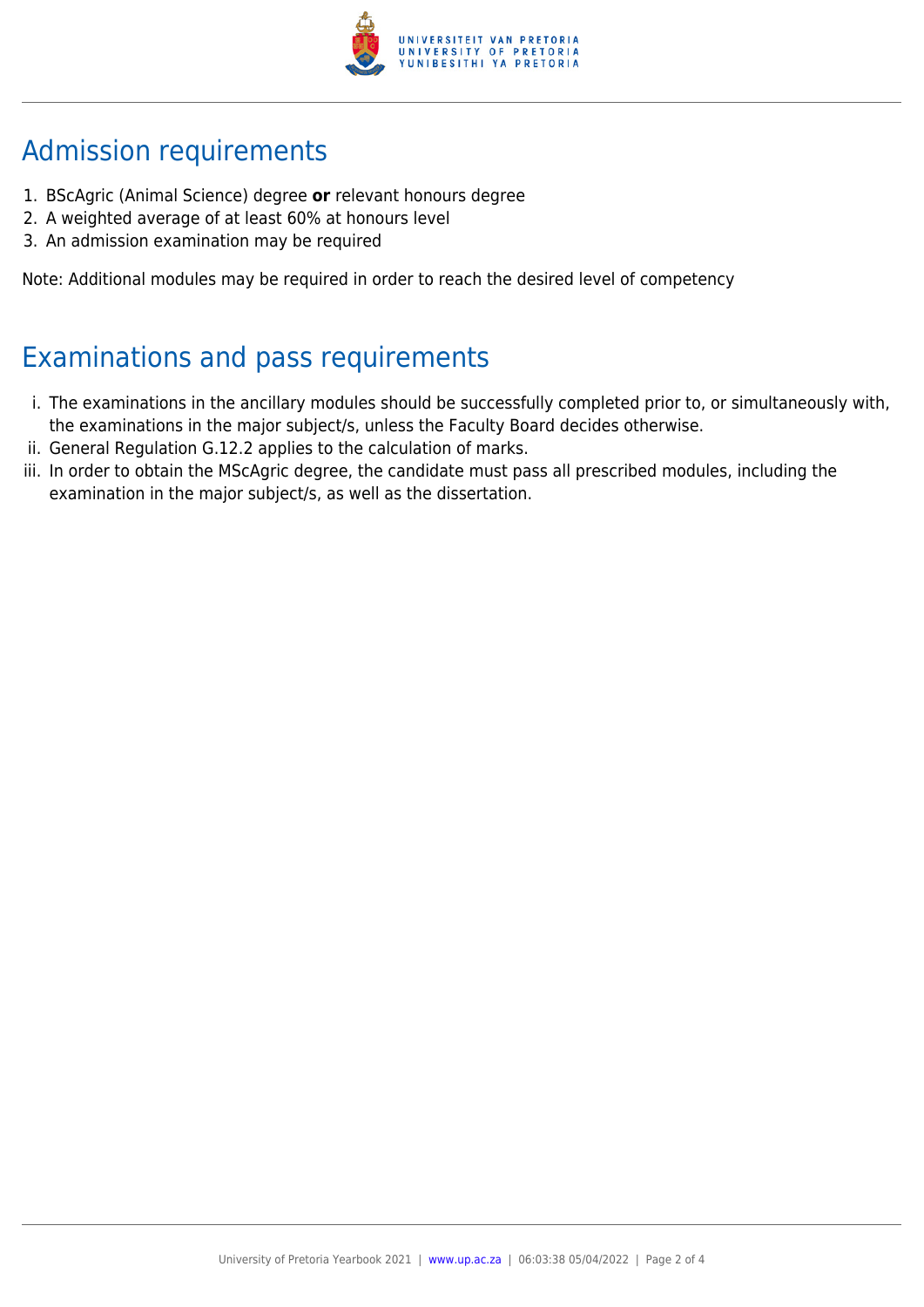

## Curriculum: Year 1

**Minimum credits: 180**

### **Core modules**

### **Dissertation: Animal science 890 (VKU 890)**

| <b>Module credits</b>                                               | 180.00                         |  |
|---------------------------------------------------------------------|--------------------------------|--|
| <b>NQF Level</b>                                                    | 09                             |  |
| <b>Prerequisites</b>                                                | No prerequisites.              |  |
| <b>Language of tuition</b>                                          | Module is presented in English |  |
| <b>Department</b>                                                   | Animal Science                 |  |
| <b>Period of presentation</b>                                       | Year                           |  |
| <b>Module content</b>                                               |                                |  |
| Dissertation of 180 credits, which includes a preparatory workshop. |                                |  |

University of Pretoria Yearbook 2021 | [www.up.ac.za](https://www.up.ac.za/yearbooks/home) | 06:03:38 05/04/2022 | Page 3 of 4